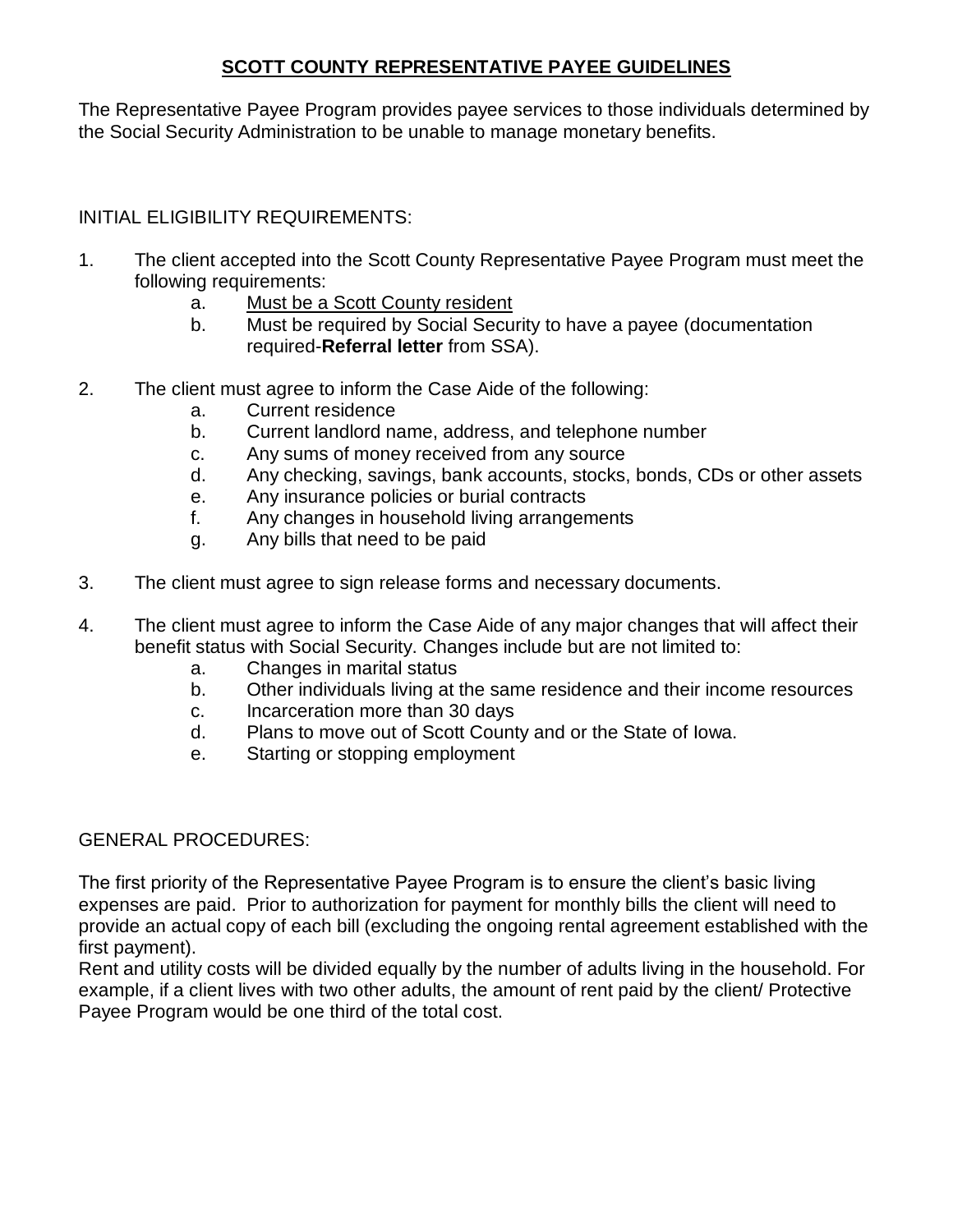The Protective Payee Program has prioritized expenditures to be paid as follows:

- 1. Rent
- 2. Utilities
- 3. Medicine/Medical Bills
- 4. Personal Allowance/Food
- 5. Insurance (Car/Home/Renters/Life)
- 6. Telephone
- 7. Cable
- 8. Other Obligations

Rent checks are paid directly to the property owner during the first three days of the month. After all the bills are paid, the Case Aide will determine a reasonable weekly allowance to be used for groceries, transportation, laundry, and miscellaneous needs over the entire month. This is done to ensure the client has money throughout the month. Monthly budgets are set up with clients. **Receipts are required for all transactions.** Receipts need to indicate cash or a Scott County Community Services check utilized as the payment method. Receipts listing payment made by food stamps, credit cards or bank debit cards will not be considered as a valid receipt within the Protective Payee Program. Hand written receipts are approved on a case by case basis.

Anyone requesting additional money, \$50.00 or more will need to have the check made out to a vendor. Clients will be asked to bring in receipts for purchases made from a gift card if funds were used to purchase a gift card.

Clients who borrow money or pawn items for money must make their own arrangements to repay those debts. Any debts not pre-approved with the Case Aide will have to be handled without this office's involvement.

Prior to a client moving, he/she must complete a "Rent Request" form with the Case Aide supplying the new address, rent amount, landlord's name, address, and telephone number before the first of the month. The Case Aide will need a copy of the signed lease/rental agreement. If the Case Aide is not notified by the 22<sup>nd</sup> of the month, no changes will be made and the rent amount and landlord will remain the same within the protective payee system. If any of the client's belongings are in the previous apartment/house on the first of the month, that landlord is entitled to the rent for that month. It is the client's responsibility to provide the landlord a 30 day notice prior to moving and to complete a "Rent Request" form with the Case Aide.

Clients must agree to have utility and medical bills sent to the office. All other bills should be sent directly to the Community Services Department. If bills are not brought in or mailed to this office, the office reserves the right not to pay them. The Community Services Department will not be responsible for late fees if bills are brought in late.

The Community Services Department operates the payee program through the RPM computer software. All deposits and disbursements are entered into individual accounts within the computer program. If the account is closed for any reason, the remaining funds are sent back to the Social Security office or appropriate pension office.

Documents such as bills, requests, and Social Security letters will be scanned and stored electronically.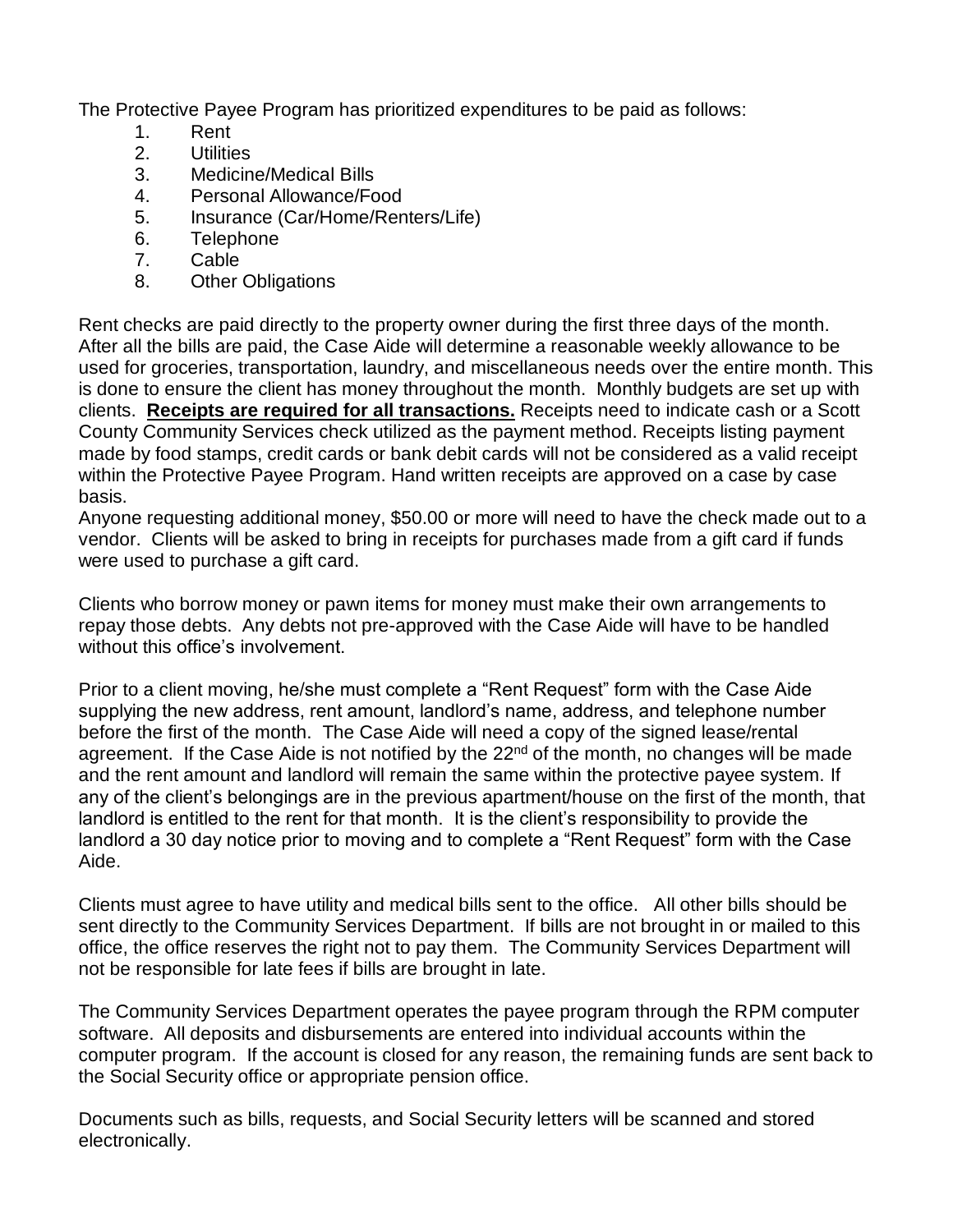Scott County charges a monthly fee for the Representative Payee services. This fee is currently *10% of the current month's deposit(s*) made into the individual's account with a maximum fee of **\$38.00 per month**. The fee is subject to change. Clients will be notified in advance of any changes in fees.

The Case Aide will be available to meet with clients in the office from **8:00 am to 11:00 am and 1:00 pm to 3:00 pm Monday through Friday. On Social Security deposit days, usually the first and third of each month, clients will be seen from 1:00 pm to 3:00 pm.** Clients who want to make a request for funds above their personal allowance amount must complete a "Request for Funds" form and meet with their assigned the Case Aide. No disbursements will be made without proper documentation.

All approved requests made before 11:00 am will be available after 3:00 pm the same day requested. All requests made after 11:00 am will be available after 3:00 pm the next business day. Scheduled personal allowance checks will be available at 8:00 am. However on Social Security deposit days, personal allowance checks will not be available until 3:00 pm due to the change of the month and review of benefits. Funds have to be deposited before a check can be issued.

The Case Aide will discuss with the client any old, outstanding checks and their whereabouts. Those checks will be voided from the system after 6 months.

Clients will be asked to sign off on a monthly statement showing what checks were issued on their behalf and that they benefited from the funds.

Another county office will be responsible for the download of direct deposits from Wells Fargo Bank and posting these amounts into the system. That office will also post all other cash/income sources into the system. The Community Services office will only enter requested disbursements into the system. Each month a random audit will be conducted.

REASONS FOR INELIGIBILITY:

A client will be ineligible for the Payee Program and have their account closed if he/she exhibits any of the following behaviors:

Verbal or physical threats toward anyone in the office Physical aggression toward anyone in the office Obscene language Harassing telephone calls

The Case Aide will give the client a verbal warning for unacceptable behavior. A written warning will be issued if the behavior continues. If the behavior continues after the written warning, the account may be closed. The Case Aide Supervisor and the Director will make this decision. Extremely severe behavior will result in immediate closing of the account.